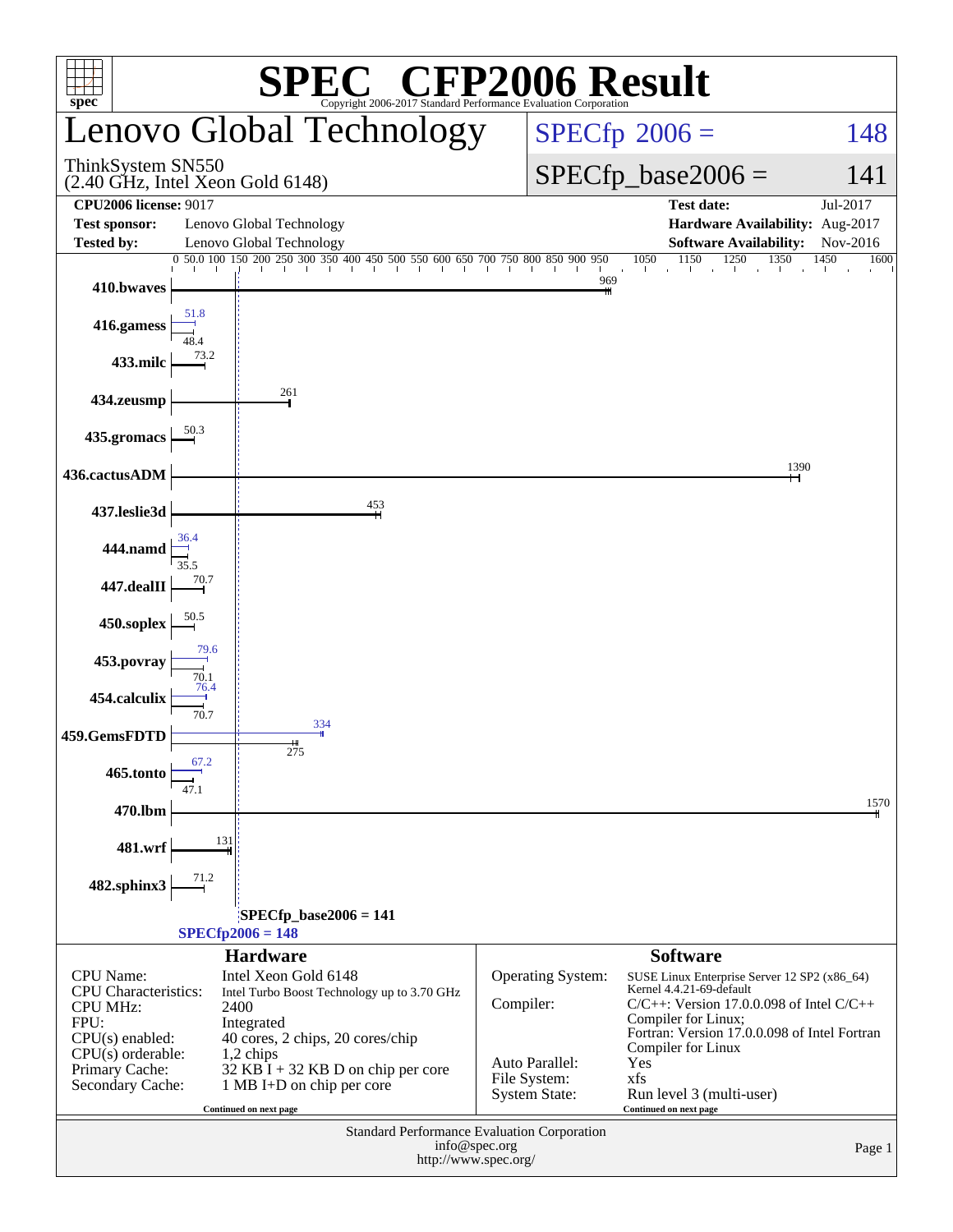

# enovo Global Technology

### ThinkSystem SN550

(2.40 GHz, Intel Xeon Gold 6148)

## $SPECfp2006 = 148$  $SPECfp2006 = 148$

### $SPECfp\_base2006 = 141$

| <b>CPU2006 license: 9017</b>                                               |                                                                                                                      |                                                            | <b>Test date:</b><br>Jul-2017             |
|----------------------------------------------------------------------------|----------------------------------------------------------------------------------------------------------------------|------------------------------------------------------------|-------------------------------------------|
| <b>Test sponsor:</b>                                                       | Lenovo Global Technology                                                                                             |                                                            | Hardware Availability: Aug-2017           |
| <b>Tested by:</b>                                                          | Lenovo Global Technology                                                                                             |                                                            | <b>Software Availability:</b><br>Nov-2016 |
| L3 Cache:<br>Other Cache:<br>Memory:<br>Disk Subsystem:<br>Other Hardware: | $27.5$ MB I+D on chip per chip<br>None<br>768 GB (24 x 32 GB 2Rx4 PC4-2666V-R)<br>$1 \times 800$ GB SATA SSD<br>None | <b>Base Pointers:</b><br>Peak Pointers:<br>Other Software: | $64$ -bit<br>$32/64$ -bit<br>None         |

**[Results Table](http://www.spec.org/auto/cpu2006/Docs/result-fields.html#ResultsTable)**

|                  |                                                                                                          |       |                |       | Results Tavic  |       |                |              |                |              |                |              |
|------------------|----------------------------------------------------------------------------------------------------------|-------|----------------|-------|----------------|-------|----------------|--------------|----------------|--------------|----------------|--------------|
|                  | <b>Base</b>                                                                                              |       |                |       |                |       | <b>Peak</b>    |              |                |              |                |              |
| <b>Benchmark</b> | <b>Seconds</b>                                                                                           | Ratio | <b>Seconds</b> | Ratio | <b>Seconds</b> | Ratio | <b>Seconds</b> | <b>Ratio</b> | <b>Seconds</b> | <b>Ratio</b> | <b>Seconds</b> | <b>Ratio</b> |
| 410.bwayes       | 13.9                                                                                                     | 975   | 14.1           | 963   | 14.0           | 969   | 13.9           | 975          | 14.1           | 963          | <b>14.0</b>    | 969          |
| $416$ .gamess    | 404                                                                                                      | 48.4  | 404            | 48.4  | 405            | 48.4  | 378            | 51.8         | 378            | 51.9         | 378            | 51.8         |
| 433.milc         | 126                                                                                                      | 73.0  | 125            | 73.5  | 125            | 73.2  | 126            | 73.0         | 125            | 73.5         | 125            | 73.2         |
| $434$ . zeusmp   | 35.0                                                                                                     | 260   | 34.6           | 263   | 34.9           | 261   | 35.0           | 260          | 34.6           | 263          | <u>34.9</u>    | 261          |
| $435.$ gromacs   | 141                                                                                                      | 50.5  | 142            | 50.3  | 142            | 50.3  | 141            | 50.5         | 142            | 50.3         | 142            | 50.3         |
| 436.cactusADM    | 8.70                                                                                                     | 1370  | 8.58           | 1390  | 8.59           | 1390  | 8.70           | 1370         | 8.58           | 1390         | 8.59           | 1390         |
| 437.leslie3d     | 20.8                                                                                                     | 453   | 20.8           | 453   | 20.3           | 464   | 20.8           | 453          | 20.8           | 453          | 20.3           | 464          |
| 444.namd         | 226                                                                                                      | 35.5  | 226            | 35.5  | 226            | 35.5  | 220            | 36.4         | 220            | 36.4         | 220            | 36.4         |
| $447$ .dealII    | 162                                                                                                      | 70.7  | 161            | 71.0  | 162            | 70.5  | 162            | 70.7         | 161            | 71.0         | 162            | 70.5         |
| $ 450$ .soplex   | 165                                                                                                      | 50.5  | 164            | 50.8  | 166            | 50.2  | 165            | 50.5         | 164            | 50.8         | 166            | 50.2         |
| $453$ .povray    | 75.9                                                                                                     | 70.1  | 75.6           | 70.4  | 75.9           | 70.1  | 66.9           | 79.5         | 66.7           | 79.8         | 66.8           | 79.6         |
| $454$ .calculix  | 117                                                                                                      | 70.8  | 117            | 70.7  | 117            | 70.4  | 108            | 76.4         | 108            | 76.4         | 108            | 76.4         |
| 459.GemsFDTD     | 39.6                                                                                                     | 268   | 38.6           | 275   | 38.0           | 279   | 32.1           | 331          | 31.5           | 337          | 31.8           | 334          |
| $465$ .tonto     | 209                                                                                                      | 47.1  | 206            | 47.8  | 210            | 46.9  | 146            | 67.2         | 146            | 67.2         | 146            | 67.3         |
| 470.1bm          | 8.76                                                                                                     | 1570  | 8.80           | 1560  | 8.76           | 1570  | 8.76           | 1570         | 8.80           | 1560         | 8.76           | 1570         |
| $ 481$ .wrf      | 84.8                                                                                                     | 132   | 89.6           | 125   | 85.4           | 131   | 84.8           | 132          | 89.6           | 125          | 85.4           | <u>131</u>   |
| 482.sphinx3      | 274                                                                                                      | 71.1  | 274            | 71.2  | 273            | 71.4  | 274            | 71.1         | 274            | 71.2         | 273            | 71.4         |
|                  | Results appear in the order in which they were run. Bold underlined text indicates a median measurement. |       |                |       |                |       |                |              |                |              |                |              |

# **[Operating System Notes](http://www.spec.org/auto/cpu2006/Docs/result-fields.html#OperatingSystemNotes)**

Stack size set to unlimited using "ulimit -s unlimited"

### **[Platform Notes](http://www.spec.org/auto/cpu2006/Docs/result-fields.html#PlatformNotes)**

 BIOS configuration: Choose Operating Mode set to Maximum Performance Hyper-Threading set to Disable DCU Streamer Prefetcher set to Disable DCA set to Disable Patrol Scrub set to Disable LLC dead line alloc set to Disable Sysinfo program /home/cpu2006-1.2-ic17.0/config/sysinfo.rev6993 Revision 6993 of 2015-11-06 (b5e8d4b4eb51ed28d7f98696cbe290c1) running on SN550 Wed Jul 19 14:49:21 2017 Continued on next page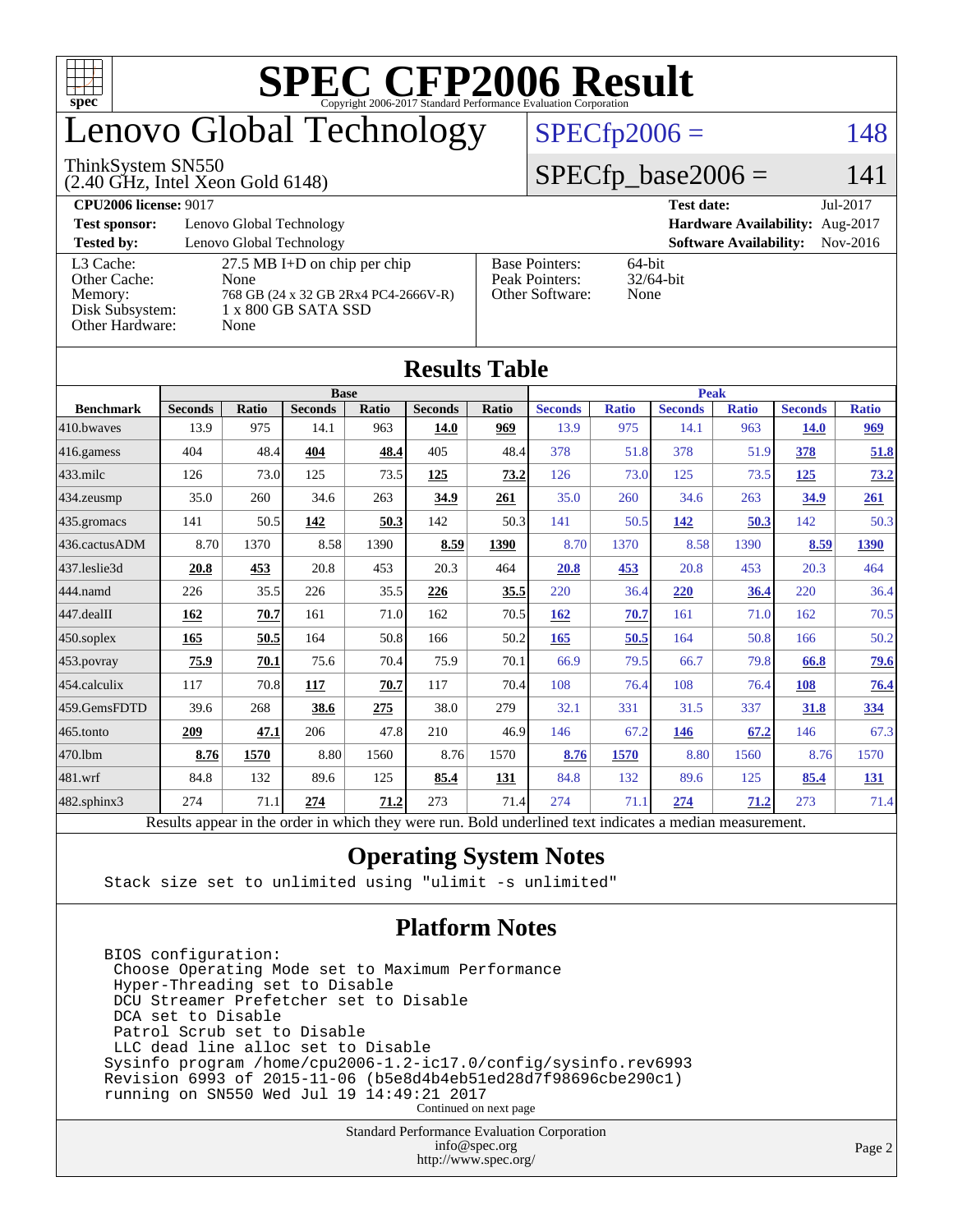

# enovo Global Technology

ThinkSystem SN550

(2.40 GHz, Intel Xeon Gold 6148)

 $SPECTp2006 = 148$ 

 $SPECTp\_base2006 = 141$ 

### **[CPU2006 license:](http://www.spec.org/auto/cpu2006/Docs/result-fields.html#CPU2006license)** 9017 **[Test date:](http://www.spec.org/auto/cpu2006/Docs/result-fields.html#Testdate)** Jul-2017

**[Test sponsor:](http://www.spec.org/auto/cpu2006/Docs/result-fields.html#Testsponsor)** Lenovo Global Technology **[Hardware Availability:](http://www.spec.org/auto/cpu2006/Docs/result-fields.html#HardwareAvailability)** Aug-2017 **[Tested by:](http://www.spec.org/auto/cpu2006/Docs/result-fields.html#Testedby)** Lenovo Global Technology **[Software Availability:](http://www.spec.org/auto/cpu2006/Docs/result-fields.html#SoftwareAvailability)** Nov-2016

# **[Platform Notes \(Continued\)](http://www.spec.org/auto/cpu2006/Docs/result-fields.html#PlatformNotes)**

Standard Performance Evaluation Corporation [info@spec.org](mailto:info@spec.org) This section contains SUT (System Under Test) info as seen by some common utilities. To remove or add to this section, see: <http://www.spec.org/cpu2006/Docs/config.html#sysinfo> From /proc/cpuinfo model name : Intel(R) Xeon(R) Gold 6148 CPU @ 2.40GHz 2 "physical id"s (chips) 40 "processors" cores, siblings (Caution: counting these is hw and system dependent. The following excerpts from /proc/cpuinfo might not be reliable. Use with caution.) cpu cores : 20 siblings : 20 physical 0: cores 0 1 2 3 4 8 9 10 11 12 16 17 18 19 20 24 25 26 27 28 physical 1: cores 0 1 2 3 4 8 9 10 11 12 16 17 18 19 20 24 25 26 27 28 cache size : 28160 KB From /proc/meminfo<br>MemTotal: 792244852 kB HugePages\_Total: 0 Hugepagesize: 2048 kB From /etc/\*release\* /etc/\*version\* SuSE-release: SUSE Linux Enterprise Server 12 (x86\_64) VERSION = 12 PATCHLEVEL = 2 # This file is deprecated and will be removed in a future service pack or release. # Please check /etc/os-release for details about this release. os-release: NAME="SLES" VERSION="12-SP2" VERSION\_ID="12.2" PRETTY\_NAME="SUSE Linux Enterprise Server 12 SP2" ID="sles" ANSI\_COLOR="0;32" CPE\_NAME="cpe:/o:suse:sles:12:sp2" uname -a: Linux SN550 4.4.21-69-default #1 SMP Tue Oct 25 10:58:20 UTC 2016 (9464f67) x86\_64 x86\_64 x86\_64 GNU/Linux run-level 3 Jul 19 14:46 SPEC is set to: /home/cpu2006-1.2-ic17.0 Filesystem Type Size Used Avail Use% Mounted on /dev/sda4 xfs 687G 72G 615G 11% /home Additional information from dmidecode: Warning: Use caution when you interpret this section. The 'dmidecode' program Continued on next page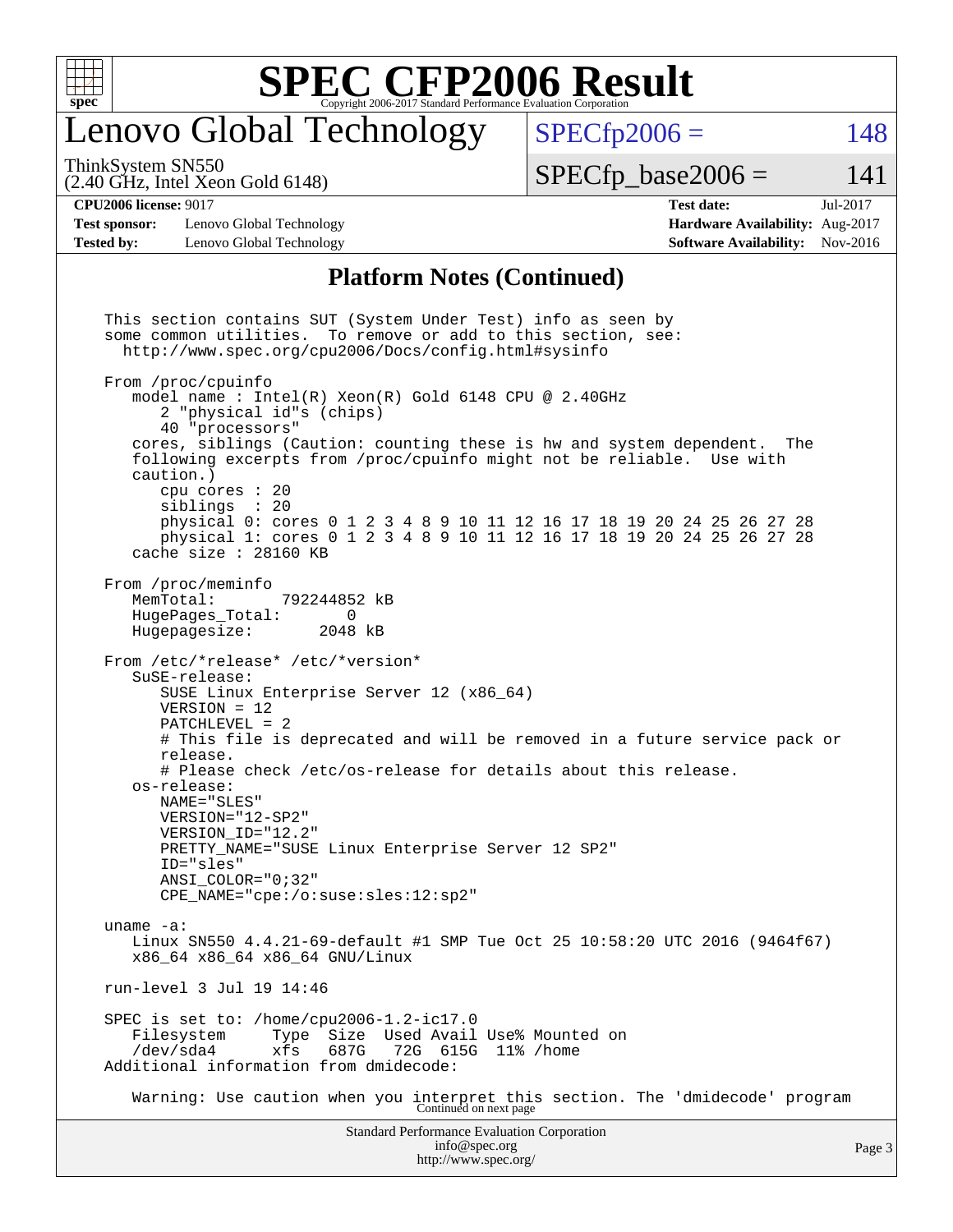

# enovo Global Technology

ThinkSystem SN550

 $SPECTp2006 = 148$ 

(2.40 GHz, Intel Xeon Gold 6148)

 $SPECTp\_base2006 = 141$ 

**[Test sponsor:](http://www.spec.org/auto/cpu2006/Docs/result-fields.html#Testsponsor)** Lenovo Global Technology **[Hardware Availability:](http://www.spec.org/auto/cpu2006/Docs/result-fields.html#HardwareAvailability)** Aug-2017 **[Tested by:](http://www.spec.org/auto/cpu2006/Docs/result-fields.html#Testedby)** Lenovo Global Technology **[Software Availability:](http://www.spec.org/auto/cpu2006/Docs/result-fields.html#SoftwareAvailability)** Nov-2016

**[CPU2006 license:](http://www.spec.org/auto/cpu2006/Docs/result-fields.html#CPU2006license)** 9017 **[Test date:](http://www.spec.org/auto/cpu2006/Docs/result-fields.html#Testdate)** Jul-2017

### **[Platform Notes \(Continued\)](http://www.spec.org/auto/cpu2006/Docs/result-fields.html#PlatformNotes)**

 reads system data which is "intended to allow hardware to be accurately determined", but the intent may not be met, as there are frequent changes to hardware, firmware, and the "DMTF SMBIOS" standard.

 BIOS Lenovo -[IVE109A-1.00]- 04/27/2017 Memory: 24x Samsung M393A4K40BB2-CTD 32 GB 2 rank 2666 MHz

(End of data from sysinfo program)

### **[General Notes](http://www.spec.org/auto/cpu2006/Docs/result-fields.html#GeneralNotes)**

Environment variables set by runspec before the start of the run: KMP AFFINITY = "granularity=fine, compact" LD\_LIBRARY\_PATH = "/home/cpu2006-1.2-ic17.0/libs/32:/home/cpu2006-1.2-ic17.0/libs/64:/home/cpu2006-1.2-ic17.0/sh10.2" OMP\_NUM\_THREADS = "40"

 Binaries compiled on a system with 1x Intel Core i7-4790 CPU + 32GB RAM memory using Redhat Enterprise Linux 7.2 Transparent Huge Pages disabled with: echo never > /sys/kernel/mm/transparent\_hugepage/enabled

## **[Base Compiler Invocation](http://www.spec.org/auto/cpu2006/Docs/result-fields.html#BaseCompilerInvocation)**

[C benchmarks](http://www.spec.org/auto/cpu2006/Docs/result-fields.html#Cbenchmarks): [icc -m64](http://www.spec.org/cpu2006/results/res2017q4/cpu2006-20170918-50103.flags.html#user_CCbase_intel_icc_64bit_bda6cc9af1fdbb0edc3795bac97ada53)

[C++ benchmarks:](http://www.spec.org/auto/cpu2006/Docs/result-fields.html#CXXbenchmarks) [icpc -m64](http://www.spec.org/cpu2006/results/res2017q4/cpu2006-20170918-50103.flags.html#user_CXXbase_intel_icpc_64bit_fc66a5337ce925472a5c54ad6a0de310)

[Fortran benchmarks](http://www.spec.org/auto/cpu2006/Docs/result-fields.html#Fortranbenchmarks): [ifort -m64](http://www.spec.org/cpu2006/results/res2017q4/cpu2006-20170918-50103.flags.html#user_FCbase_intel_ifort_64bit_ee9d0fb25645d0210d97eb0527dcc06e)

[Benchmarks using both Fortran and C](http://www.spec.org/auto/cpu2006/Docs/result-fields.html#BenchmarksusingbothFortranandC): [icc -m64](http://www.spec.org/cpu2006/results/res2017q4/cpu2006-20170918-50103.flags.html#user_CC_FCbase_intel_icc_64bit_bda6cc9af1fdbb0edc3795bac97ada53) [ifort -m64](http://www.spec.org/cpu2006/results/res2017q4/cpu2006-20170918-50103.flags.html#user_CC_FCbase_intel_ifort_64bit_ee9d0fb25645d0210d97eb0527dcc06e)

## **[Base Portability Flags](http://www.spec.org/auto/cpu2006/Docs/result-fields.html#BasePortabilityFlags)**

 410.bwaves: [-DSPEC\\_CPU\\_LP64](http://www.spec.org/cpu2006/results/res2017q4/cpu2006-20170918-50103.flags.html#suite_basePORTABILITY410_bwaves_DSPEC_CPU_LP64) 416.gamess: [-DSPEC\\_CPU\\_LP64](http://www.spec.org/cpu2006/results/res2017q4/cpu2006-20170918-50103.flags.html#suite_basePORTABILITY416_gamess_DSPEC_CPU_LP64) 433.milc: [-DSPEC\\_CPU\\_LP64](http://www.spec.org/cpu2006/results/res2017q4/cpu2006-20170918-50103.flags.html#suite_basePORTABILITY433_milc_DSPEC_CPU_LP64) 434.zeusmp: [-DSPEC\\_CPU\\_LP64](http://www.spec.org/cpu2006/results/res2017q4/cpu2006-20170918-50103.flags.html#suite_basePORTABILITY434_zeusmp_DSPEC_CPU_LP64) 435.gromacs: [-DSPEC\\_CPU\\_LP64](http://www.spec.org/cpu2006/results/res2017q4/cpu2006-20170918-50103.flags.html#suite_basePORTABILITY435_gromacs_DSPEC_CPU_LP64) [-nofor\\_main](http://www.spec.org/cpu2006/results/res2017q4/cpu2006-20170918-50103.flags.html#user_baseLDPORTABILITY435_gromacs_f-nofor_main) 436.cactusADM: [-DSPEC\\_CPU\\_LP64](http://www.spec.org/cpu2006/results/res2017q4/cpu2006-20170918-50103.flags.html#suite_basePORTABILITY436_cactusADM_DSPEC_CPU_LP64) [-nofor\\_main](http://www.spec.org/cpu2006/results/res2017q4/cpu2006-20170918-50103.flags.html#user_baseLDPORTABILITY436_cactusADM_f-nofor_main) 437.leslie3d: [-DSPEC\\_CPU\\_LP64](http://www.spec.org/cpu2006/results/res2017q4/cpu2006-20170918-50103.flags.html#suite_basePORTABILITY437_leslie3d_DSPEC_CPU_LP64) 444.namd: [-DSPEC\\_CPU\\_LP64](http://www.spec.org/cpu2006/results/res2017q4/cpu2006-20170918-50103.flags.html#suite_basePORTABILITY444_namd_DSPEC_CPU_LP64)

Continued on next page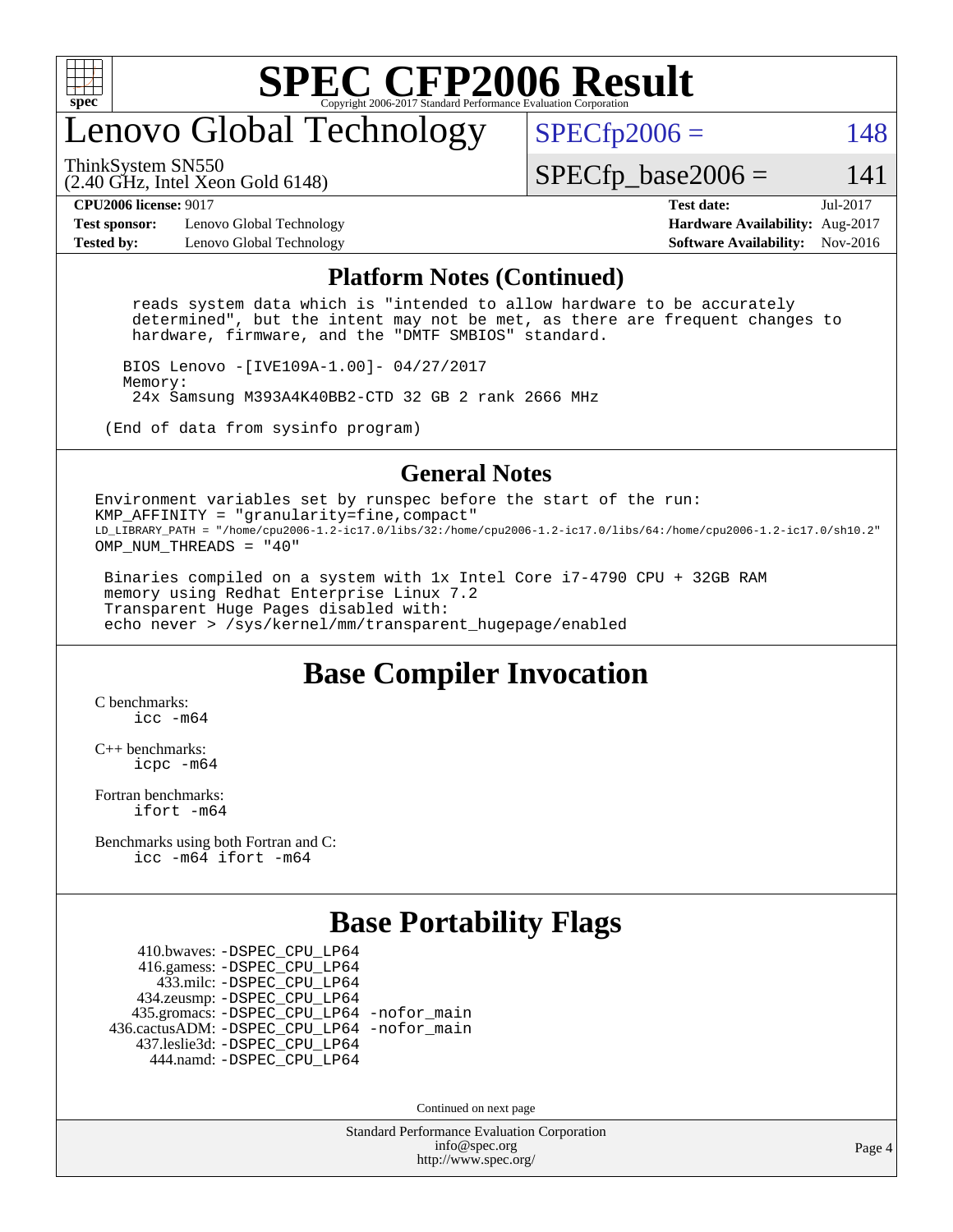

enovo Global Technology

 $SPECfp2006 = 148$  $SPECfp2006 = 148$ 

ThinkSystem SN550

(2.40 GHz, Intel Xeon Gold 6148)

 $SPECfp\_base2006 = 141$ 

**[Test sponsor:](http://www.spec.org/auto/cpu2006/Docs/result-fields.html#Testsponsor)** Lenovo Global Technology **[Hardware Availability:](http://www.spec.org/auto/cpu2006/Docs/result-fields.html#HardwareAvailability)** Aug-2017

**[CPU2006 license:](http://www.spec.org/auto/cpu2006/Docs/result-fields.html#CPU2006license)** 9017 **[Test date:](http://www.spec.org/auto/cpu2006/Docs/result-fields.html#Testdate)** Jul-2017 **[Tested by:](http://www.spec.org/auto/cpu2006/Docs/result-fields.html#Testedby)** Lenovo Global Technology **[Software Availability:](http://www.spec.org/auto/cpu2006/Docs/result-fields.html#SoftwareAvailability)** Nov-2016

# **[Base Portability Flags \(Continued\)](http://www.spec.org/auto/cpu2006/Docs/result-fields.html#BasePortabilityFlags)**

 447.dealII: [-DSPEC\\_CPU\\_LP64](http://www.spec.org/cpu2006/results/res2017q4/cpu2006-20170918-50103.flags.html#suite_basePORTABILITY447_dealII_DSPEC_CPU_LP64) 450.soplex: [-DSPEC\\_CPU\\_LP64](http://www.spec.org/cpu2006/results/res2017q4/cpu2006-20170918-50103.flags.html#suite_basePORTABILITY450_soplex_DSPEC_CPU_LP64) 453.povray: [-DSPEC\\_CPU\\_LP64](http://www.spec.org/cpu2006/results/res2017q4/cpu2006-20170918-50103.flags.html#suite_basePORTABILITY453_povray_DSPEC_CPU_LP64) 454.calculix: [-DSPEC\\_CPU\\_LP64](http://www.spec.org/cpu2006/results/res2017q4/cpu2006-20170918-50103.flags.html#suite_basePORTABILITY454_calculix_DSPEC_CPU_LP64) [-nofor\\_main](http://www.spec.org/cpu2006/results/res2017q4/cpu2006-20170918-50103.flags.html#user_baseLDPORTABILITY454_calculix_f-nofor_main) 459.GemsFDTD: [-DSPEC\\_CPU\\_LP64](http://www.spec.org/cpu2006/results/res2017q4/cpu2006-20170918-50103.flags.html#suite_basePORTABILITY459_GemsFDTD_DSPEC_CPU_LP64) 465.tonto: [-DSPEC\\_CPU\\_LP64](http://www.spec.org/cpu2006/results/res2017q4/cpu2006-20170918-50103.flags.html#suite_basePORTABILITY465_tonto_DSPEC_CPU_LP64) 470.lbm: [-DSPEC\\_CPU\\_LP64](http://www.spec.org/cpu2006/results/res2017q4/cpu2006-20170918-50103.flags.html#suite_basePORTABILITY470_lbm_DSPEC_CPU_LP64) 482.sphinx3: [-DSPEC\\_CPU\\_LP64](http://www.spec.org/cpu2006/results/res2017q4/cpu2006-20170918-50103.flags.html#suite_basePORTABILITY482_sphinx3_DSPEC_CPU_LP64)

481.wrf: [-DSPEC\\_CPU\\_LP64](http://www.spec.org/cpu2006/results/res2017q4/cpu2006-20170918-50103.flags.html#suite_basePORTABILITY481_wrf_DSPEC_CPU_LP64) [-DSPEC\\_CPU\\_CASE\\_FLAG](http://www.spec.org/cpu2006/results/res2017q4/cpu2006-20170918-50103.flags.html#b481.wrf_baseCPORTABILITY_DSPEC_CPU_CASE_FLAG) [-DSPEC\\_CPU\\_LINUX](http://www.spec.org/cpu2006/results/res2017q4/cpu2006-20170918-50103.flags.html#b481.wrf_baseCPORTABILITY_DSPEC_CPU_LINUX)

# **[Base Optimization Flags](http://www.spec.org/auto/cpu2006/Docs/result-fields.html#BaseOptimizationFlags)**

[C benchmarks](http://www.spec.org/auto/cpu2006/Docs/result-fields.html#Cbenchmarks):

[-xCORE-AVX2](http://www.spec.org/cpu2006/results/res2017q4/cpu2006-20170918-50103.flags.html#user_CCbase_f-xCORE-AVX2) [-ipo](http://www.spec.org/cpu2006/results/res2017q4/cpu2006-20170918-50103.flags.html#user_CCbase_f-ipo) [-O3](http://www.spec.org/cpu2006/results/res2017q4/cpu2006-20170918-50103.flags.html#user_CCbase_f-O3) [-no-prec-div](http://www.spec.org/cpu2006/results/res2017q4/cpu2006-20170918-50103.flags.html#user_CCbase_f-no-prec-div) [-parallel](http://www.spec.org/cpu2006/results/res2017q4/cpu2006-20170918-50103.flags.html#user_CCbase_f-parallel) [-qopt-prefetch](http://www.spec.org/cpu2006/results/res2017q4/cpu2006-20170918-50103.flags.html#user_CCbase_f-qopt-prefetch)

[C++ benchmarks:](http://www.spec.org/auto/cpu2006/Docs/result-fields.html#CXXbenchmarks) [-xCORE-AVX2](http://www.spec.org/cpu2006/results/res2017q4/cpu2006-20170918-50103.flags.html#user_CXXbase_f-xCORE-AVX2) [-ipo](http://www.spec.org/cpu2006/results/res2017q4/cpu2006-20170918-50103.flags.html#user_CXXbase_f-ipo) [-O3](http://www.spec.org/cpu2006/results/res2017q4/cpu2006-20170918-50103.flags.html#user_CXXbase_f-O3) [-no-prec-div](http://www.spec.org/cpu2006/results/res2017q4/cpu2006-20170918-50103.flags.html#user_CXXbase_f-no-prec-div) [-qopt-prefetch](http://www.spec.org/cpu2006/results/res2017q4/cpu2006-20170918-50103.flags.html#user_CXXbase_f-qopt-prefetch)

[Fortran benchmarks](http://www.spec.org/auto/cpu2006/Docs/result-fields.html#Fortranbenchmarks): [-xCORE-AVX2](http://www.spec.org/cpu2006/results/res2017q4/cpu2006-20170918-50103.flags.html#user_FCbase_f-xCORE-AVX2) [-ipo](http://www.spec.org/cpu2006/results/res2017q4/cpu2006-20170918-50103.flags.html#user_FCbase_f-ipo) [-O3](http://www.spec.org/cpu2006/results/res2017q4/cpu2006-20170918-50103.flags.html#user_FCbase_f-O3) [-no-prec-div](http://www.spec.org/cpu2006/results/res2017q4/cpu2006-20170918-50103.flags.html#user_FCbase_f-no-prec-div) [-parallel](http://www.spec.org/cpu2006/results/res2017q4/cpu2006-20170918-50103.flags.html#user_FCbase_f-parallel) [-qopt-prefetch](http://www.spec.org/cpu2006/results/res2017q4/cpu2006-20170918-50103.flags.html#user_FCbase_f-qopt-prefetch)

[Benchmarks using both Fortran and C](http://www.spec.org/auto/cpu2006/Docs/result-fields.html#BenchmarksusingbothFortranandC): [-xCORE-AVX2](http://www.spec.org/cpu2006/results/res2017q4/cpu2006-20170918-50103.flags.html#user_CC_FCbase_f-xCORE-AVX2) [-ipo](http://www.spec.org/cpu2006/results/res2017q4/cpu2006-20170918-50103.flags.html#user_CC_FCbase_f-ipo) [-O3](http://www.spec.org/cpu2006/results/res2017q4/cpu2006-20170918-50103.flags.html#user_CC_FCbase_f-O3) [-no-prec-div](http://www.spec.org/cpu2006/results/res2017q4/cpu2006-20170918-50103.flags.html#user_CC_FCbase_f-no-prec-div) [-parallel](http://www.spec.org/cpu2006/results/res2017q4/cpu2006-20170918-50103.flags.html#user_CC_FCbase_f-parallel) [-qopt-prefetch](http://www.spec.org/cpu2006/results/res2017q4/cpu2006-20170918-50103.flags.html#user_CC_FCbase_f-qopt-prefetch)

## **[Peak Compiler Invocation](http://www.spec.org/auto/cpu2006/Docs/result-fields.html#PeakCompilerInvocation)**

[C benchmarks](http://www.spec.org/auto/cpu2006/Docs/result-fields.html#Cbenchmarks): [icc -m64](http://www.spec.org/cpu2006/results/res2017q4/cpu2006-20170918-50103.flags.html#user_CCpeak_intel_icc_64bit_bda6cc9af1fdbb0edc3795bac97ada53)

[C++ benchmarks:](http://www.spec.org/auto/cpu2006/Docs/result-fields.html#CXXbenchmarks) [icpc -m64](http://www.spec.org/cpu2006/results/res2017q4/cpu2006-20170918-50103.flags.html#user_CXXpeak_intel_icpc_64bit_fc66a5337ce925472a5c54ad6a0de310)

[Fortran benchmarks](http://www.spec.org/auto/cpu2006/Docs/result-fields.html#Fortranbenchmarks): [ifort -m64](http://www.spec.org/cpu2006/results/res2017q4/cpu2006-20170918-50103.flags.html#user_FCpeak_intel_ifort_64bit_ee9d0fb25645d0210d97eb0527dcc06e)

[Benchmarks using both Fortran and C](http://www.spec.org/auto/cpu2006/Docs/result-fields.html#BenchmarksusingbothFortranandC): [icc -m64](http://www.spec.org/cpu2006/results/res2017q4/cpu2006-20170918-50103.flags.html#user_CC_FCpeak_intel_icc_64bit_bda6cc9af1fdbb0edc3795bac97ada53) [ifort -m64](http://www.spec.org/cpu2006/results/res2017q4/cpu2006-20170918-50103.flags.html#user_CC_FCpeak_intel_ifort_64bit_ee9d0fb25645d0210d97eb0527dcc06e)

# **[Peak Portability Flags](http://www.spec.org/auto/cpu2006/Docs/result-fields.html#PeakPortabilityFlags)**

Same as Base Portability Flags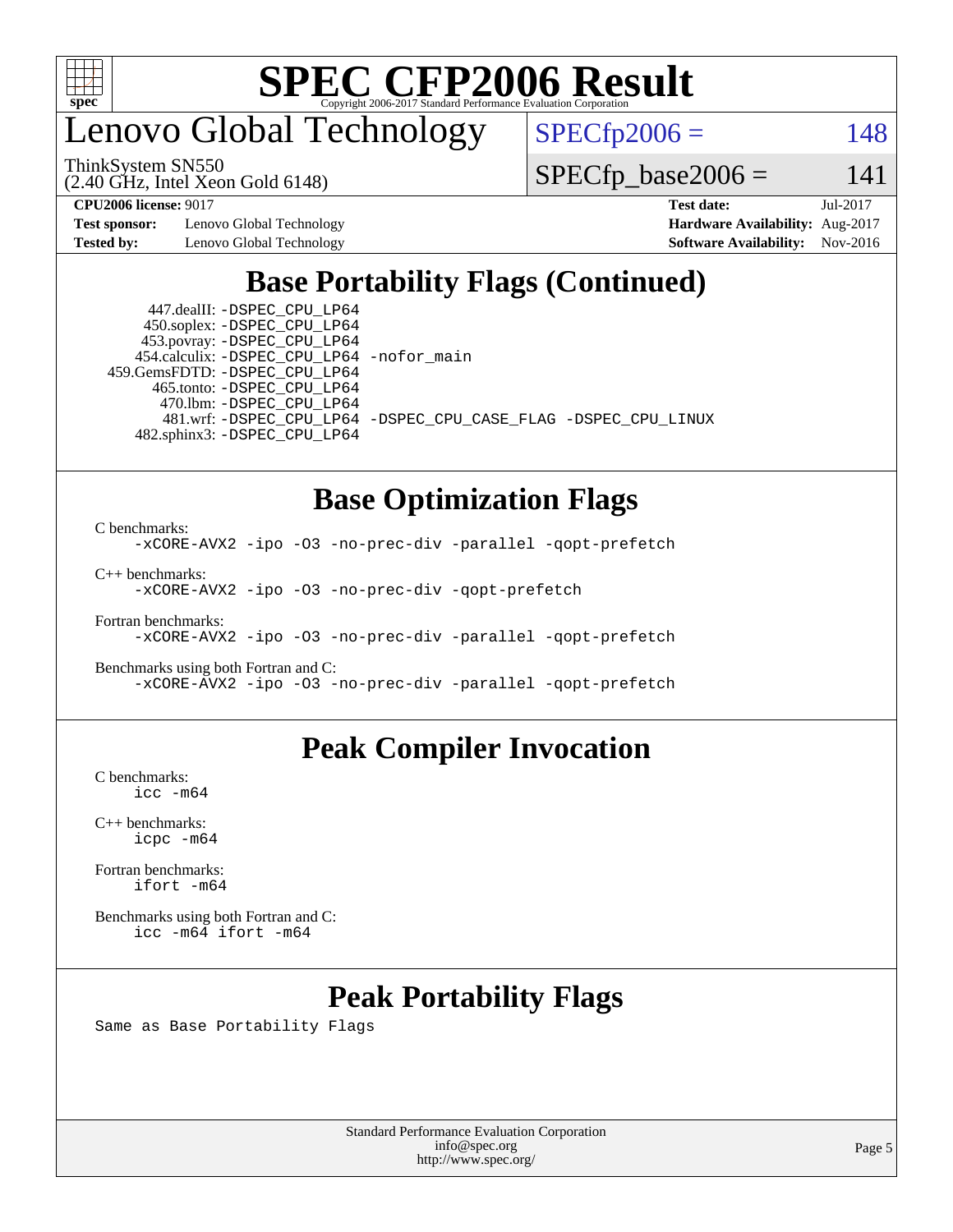

# enovo Global Technology

 $SPECTp2006 = 148$ 

ThinkSystem SN550

(2.40 GHz, Intel Xeon Gold 6148)

**[Test sponsor:](http://www.spec.org/auto/cpu2006/Docs/result-fields.html#Testsponsor)** Lenovo Global Technology **[Hardware Availability:](http://www.spec.org/auto/cpu2006/Docs/result-fields.html#HardwareAvailability)** Aug-2017 **[Tested by:](http://www.spec.org/auto/cpu2006/Docs/result-fields.html#Testedby)** Lenovo Global Technology **[Software Availability:](http://www.spec.org/auto/cpu2006/Docs/result-fields.html#SoftwareAvailability)** Nov-2016

**[CPU2006 license:](http://www.spec.org/auto/cpu2006/Docs/result-fields.html#CPU2006license)** 9017 **[Test date:](http://www.spec.org/auto/cpu2006/Docs/result-fields.html#Testdate)** Jul-2017

 $SPECTp\_base2006 = 141$ 

# **[Peak Optimization Flags](http://www.spec.org/auto/cpu2006/Docs/result-fields.html#PeakOptimizationFlags)**

[C benchmarks](http://www.spec.org/auto/cpu2006/Docs/result-fields.html#Cbenchmarks):

433.milc: basepeak = yes

 $470.$ lbm: basepeak = yes

 $482$ .sphinx3: basepeak = yes

[C++ benchmarks:](http://www.spec.org/auto/cpu2006/Docs/result-fields.html#CXXbenchmarks)

 444.namd: [-prof-gen](http://www.spec.org/cpu2006/results/res2017q4/cpu2006-20170918-50103.flags.html#user_peakPASS1_CXXFLAGSPASS1_LDFLAGS444_namd_prof_gen_e43856698f6ca7b7e442dfd80e94a8fc)(pass 1) [-prof-use](http://www.spec.org/cpu2006/results/res2017q4/cpu2006-20170918-50103.flags.html#user_peakPASS2_CXXFLAGSPASS2_LDFLAGS444_namd_prof_use_bccf7792157ff70d64e32fe3e1250b55)(pass 2) [-xCORE-AVX2](http://www.spec.org/cpu2006/results/res2017q4/cpu2006-20170918-50103.flags.html#user_peakPASS2_CXXFLAGSPASS2_LDFLAGS444_namd_f-xCORE-AVX2)(pass 2)  $-par-num-threads=1(pass 1) -ipo(pass 2) -O3(pass 2)$  $-par-num-threads=1(pass 1) -ipo(pass 2) -O3(pass 2)$  $-par-num-threads=1(pass 1) -ipo(pass 2) -O3(pass 2)$  $-par-num-threads=1(pass 1) -ipo(pass 2) -O3(pass 2)$  $-par-num-threads=1(pass 1) -ipo(pass 2) -O3(pass 2)$  $-par-num-threads=1(pass 1) -ipo(pass 2) -O3(pass 2)$ [-no-prec-div](http://www.spec.org/cpu2006/results/res2017q4/cpu2006-20170918-50103.flags.html#user_peakPASS2_CXXFLAGSPASS2_LDFLAGS444_namd_f-no-prec-div)(pass 2) [-fno-alias](http://www.spec.org/cpu2006/results/res2017q4/cpu2006-20170918-50103.flags.html#user_peakCXXOPTIMIZEOPTIMIZE444_namd_f-no-alias_694e77f6c5a51e658e82ccff53a9e63a) [-auto-ilp32](http://www.spec.org/cpu2006/results/res2017q4/cpu2006-20170918-50103.flags.html#user_peakCXXOPTIMIZE444_namd_f-auto-ilp32)

447.dealII: basepeak = yes

 $450$ .soplex: basepeak = yes

 453.povray: [-prof-gen](http://www.spec.org/cpu2006/results/res2017q4/cpu2006-20170918-50103.flags.html#user_peakPASS1_CXXFLAGSPASS1_LDFLAGS453_povray_prof_gen_e43856698f6ca7b7e442dfd80e94a8fc)(pass 1) [-prof-use](http://www.spec.org/cpu2006/results/res2017q4/cpu2006-20170918-50103.flags.html#user_peakPASS2_CXXFLAGSPASS2_LDFLAGS453_povray_prof_use_bccf7792157ff70d64e32fe3e1250b55)(pass 2) [-xCORE-AVX2](http://www.spec.org/cpu2006/results/res2017q4/cpu2006-20170918-50103.flags.html#user_peakPASS2_CXXFLAGSPASS2_LDFLAGS453_povray_f-xCORE-AVX2)(pass 2)  $-par-num-threads=1(pass 1) -ipo(pass 2) -O3(pass 2)$  $-par-num-threads=1(pass 1) -ipo(pass 2) -O3(pass 2)$  $-par-num-threads=1(pass 1) -ipo(pass 2) -O3(pass 2)$  $-par-num-threads=1(pass 1) -ipo(pass 2) -O3(pass 2)$  $-par-num-threads=1(pass 1) -ipo(pass 2) -O3(pass 2)$  $-par-num-threads=1(pass 1) -ipo(pass 2) -O3(pass 2)$ [-no-prec-div](http://www.spec.org/cpu2006/results/res2017q4/cpu2006-20170918-50103.flags.html#user_peakPASS2_CXXFLAGSPASS2_LDFLAGS453_povray_f-no-prec-div)(pass 2) [-unroll4](http://www.spec.org/cpu2006/results/res2017q4/cpu2006-20170918-50103.flags.html#user_peakCXXOPTIMIZE453_povray_f-unroll_4e5e4ed65b7fd20bdcd365bec371b81f) [-ansi-alias](http://www.spec.org/cpu2006/results/res2017q4/cpu2006-20170918-50103.flags.html#user_peakCXXOPTIMIZE453_povray_f-ansi-alias)

[Fortran benchmarks](http://www.spec.org/auto/cpu2006/Docs/result-fields.html#Fortranbenchmarks):

 $410.bwaves: basepeak = yes$ 

 416.gamess: [-prof-gen](http://www.spec.org/cpu2006/results/res2017q4/cpu2006-20170918-50103.flags.html#user_peakPASS1_FFLAGSPASS1_LDFLAGS416_gamess_prof_gen_e43856698f6ca7b7e442dfd80e94a8fc)(pass 1) [-prof-use](http://www.spec.org/cpu2006/results/res2017q4/cpu2006-20170918-50103.flags.html#user_peakPASS2_FFLAGSPASS2_LDFLAGS416_gamess_prof_use_bccf7792157ff70d64e32fe3e1250b55)(pass 2) [-xCORE-AVX2](http://www.spec.org/cpu2006/results/res2017q4/cpu2006-20170918-50103.flags.html#user_peakPASS2_FFLAGSPASS2_LDFLAGS416_gamess_f-xCORE-AVX2)(pass 2)  $-par-num-threads=1(pass 1) -ipo(pass 2) -O3(pass 2)$  $-par-num-threads=1(pass 1) -ipo(pass 2) -O3(pass 2)$  $-par-num-threads=1(pass 1) -ipo(pass 2) -O3(pass 2)$  $-par-num-threads=1(pass 1) -ipo(pass 2) -O3(pass 2)$  $-par-num-threads=1(pass 1) -ipo(pass 2) -O3(pass 2)$  $-par-num-threads=1(pass 1) -ipo(pass 2) -O3(pass 2)$ [-no-prec-div](http://www.spec.org/cpu2006/results/res2017q4/cpu2006-20170918-50103.flags.html#user_peakPASS2_FFLAGSPASS2_LDFLAGS416_gamess_f-no-prec-div)(pass 2) [-unroll2](http://www.spec.org/cpu2006/results/res2017q4/cpu2006-20170918-50103.flags.html#user_peakOPTIMIZE416_gamess_f-unroll_784dae83bebfb236979b41d2422d7ec2) [-inline-level=0](http://www.spec.org/cpu2006/results/res2017q4/cpu2006-20170918-50103.flags.html#user_peakOPTIMIZE416_gamess_f-inline-level_318d07a09274ad25e8d15dbfaa68ba50) [-scalar-rep-](http://www.spec.org/cpu2006/results/res2017q4/cpu2006-20170918-50103.flags.html#user_peakOPTIMIZE416_gamess_f-disablescalarrep_abbcad04450fb118e4809c81d83c8a1d)

 $434$ .zeusmp: basepeak = yes

437.leslie3d: basepeak = yes

```
 459.GemsFDTD: -prof-gen(pass 1) -prof-use(pass 2) -xCORE-AVX2(pass 2)
-par-num-threads=1-ipo-O3(pass 2)-no-prec-div(pass 2) -unroll2 -inline-level=0
-qopt-prefetch -parallel
```
 465.tonto: [-prof-gen](http://www.spec.org/cpu2006/results/res2017q4/cpu2006-20170918-50103.flags.html#user_peakPASS1_FFLAGSPASS1_LDFLAGS465_tonto_prof_gen_e43856698f6ca7b7e442dfd80e94a8fc)(pass 1) [-prof-use](http://www.spec.org/cpu2006/results/res2017q4/cpu2006-20170918-50103.flags.html#user_peakPASS2_FFLAGSPASS2_LDFLAGS465_tonto_prof_use_bccf7792157ff70d64e32fe3e1250b55)(pass 2) [-xCORE-AVX2](http://www.spec.org/cpu2006/results/res2017q4/cpu2006-20170918-50103.flags.html#user_peakPASS2_FFLAGSPASS2_LDFLAGS465_tonto_f-xCORE-AVX2)(pass 2)  $-par-num-threads=1(pass 1) -ipo(pass 2) -O3(pass 2)$  $-par-num-threads=1(pass 1) -ipo(pass 2) -O3(pass 2)$  $-par-num-threads=1(pass 1) -ipo(pass 2) -O3(pass 2)$  $-par-num-threads=1(pass 1) -ipo(pass 2) -O3(pass 2)$  $-par-num-threads=1(pass 1) -ipo(pass 2) -O3(pass 2)$  $-par-num-threads=1(pass 1) -ipo(pass 2) -O3(pass 2)$ [-no-prec-div](http://www.spec.org/cpu2006/results/res2017q4/cpu2006-20170918-50103.flags.html#user_peakPASS2_FFLAGSPASS2_LDFLAGS465_tonto_f-no-prec-div)(pass 2) [-inline-calloc](http://www.spec.org/cpu2006/results/res2017q4/cpu2006-20170918-50103.flags.html#user_peakOPTIMIZE465_tonto_f-inline-calloc) [-qopt-malloc-options=3](http://www.spec.org/cpu2006/results/res2017q4/cpu2006-20170918-50103.flags.html#user_peakOPTIMIZE465_tonto_f-qopt-malloc-options_0fcb435012e78f27d57f473818e45fe4) [-auto](http://www.spec.org/cpu2006/results/res2017q4/cpu2006-20170918-50103.flags.html#user_peakOPTIMIZE465_tonto_f-auto) [-unroll4](http://www.spec.org/cpu2006/results/res2017q4/cpu2006-20170918-50103.flags.html#user_peakOPTIMIZE465_tonto_f-unroll_4e5e4ed65b7fd20bdcd365bec371b81f)

[Benchmarks using both Fortran and C](http://www.spec.org/auto/cpu2006/Docs/result-fields.html#BenchmarksusingbothFortranandC):

435.gromacs: basepeak = yes

 $436.cactusADM:basepeak = yes$ 

Continued on next page

| <b>Standard Performance Evaluation Corporation</b> |
|----------------------------------------------------|
| info@spec.org                                      |
| http://www.spec.org/                               |